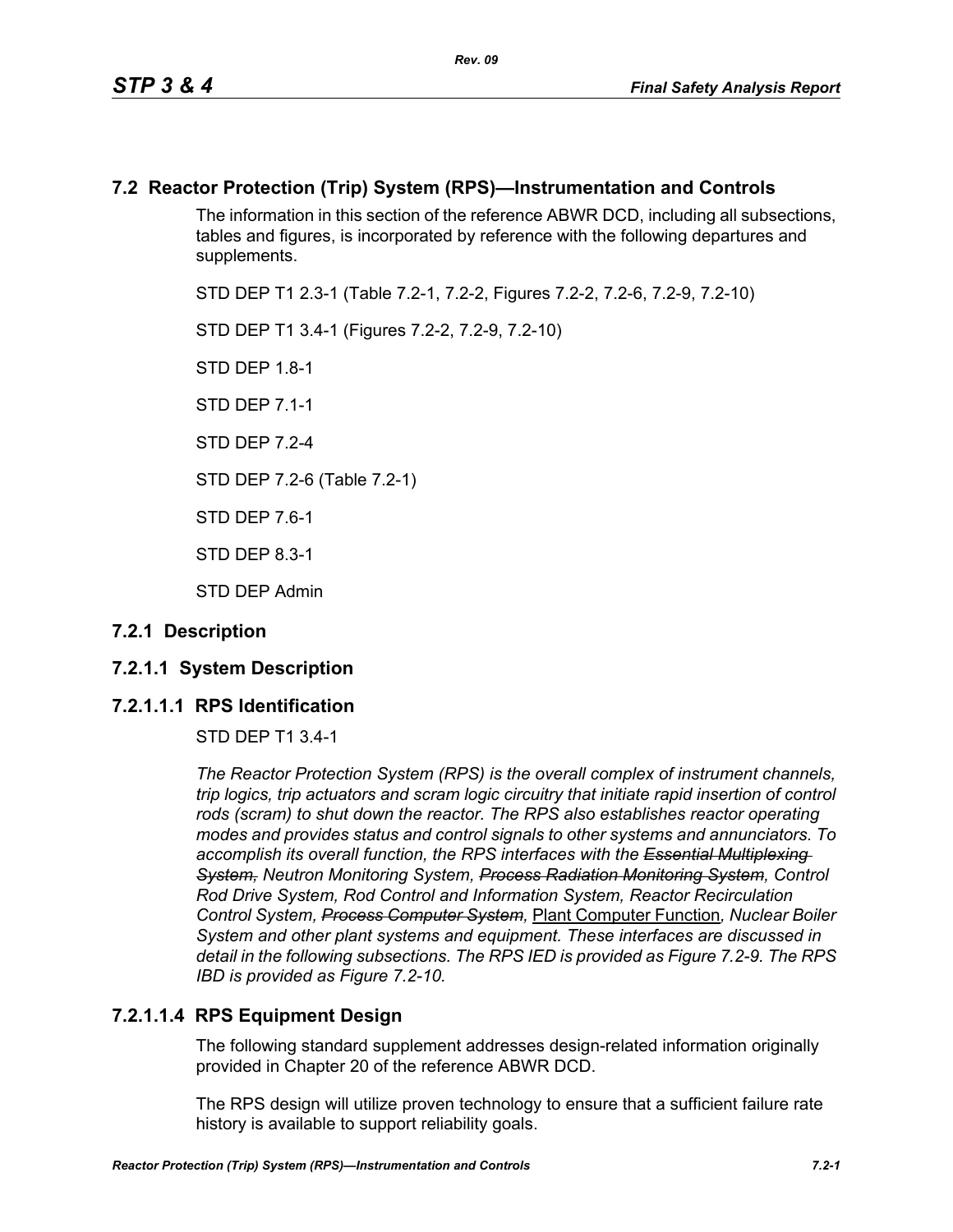# **7.2.1.1.4.1 General RPS Equipment**

STD DEP T1 3.4-1

## STD DEP Admin

*The RPS equipment is divided into four redundant divisions of sensor (instrument) channels, trip logics and trip actuators, and two divisions of manual scram controls and scram logic circuitry. The sensor channels, divisions of trip logics, divisions of trip actuators and associated portions of the divisions of scram logic circuitry together constitute the RPS scram and air header dump (backup scram) automatic initiation logic. The divisions of manual scram controls and associated portions of the divisions of scram logic circuitry together constitute the RPS scram and air header dump manual initiation logic. The automatic and manual scram initiation logics are independent of each other. RPS equipment arrangement is shown in Figure 7.2-2.*

## *(1) Sensor Channels*

*Equipment within a sensor channel includes primarily sensors (transducers or switches), multiplexers and digital trip modules (DTMs)* trip functions (DTFs)*. The sensors within each channel monitor plant variables (Subsection 7.2.1.1.4.2)* and *send either analog or discrete output to remote multiplexer units (RMUs) within the associated division of Essential Multiplexing System (EMS)* the DTF. *Each division of the EMS performs analog-to-digital conversion on analog signals and sends the digital or digitized analog output values of all monitored variables to the DTM within the associated RPS sensor channel. The DTM* DTF *in each sensor channel compares individual monitored variable values with trip setpoint values and for each variable sends a separate, discrete (trip/no trip) output signal to all four divisions of trip logics.*

*All equipment within a sensor channel is powered from the same division of Class 1E power source. However, different pieces of equipment may be powered from separate DC power supplies. Within a sensor channel, sensors themselves may belong to the RPS or may be components of another system. Signal conditioning and distribution performed by the RMUs is a function of the EMS and is discussed in Section 7A.2.*

## *(2) Divisions of Trip Logics*

*Equipment within a division of trip logic includes primarily manual switches, bypass units (BPUs)*bypass interlock functions*, trip logic units*functions *(TLUs*TLFs*) and output logic units (OLUs). The various manual switches provide the operator means to modify the RPS trip logic for special operation, maintenance, testing and reset. The BPUs*bypass interlock functions enforce restrictions on bypassing multiple divisions of related functions. The bypass interlock functions *perform bypass and interlock logic for the channel sensors bypass, main steamline isolation trip special bypass and division trip logic unit bypass. These three bypasses are all manually initiated through individual*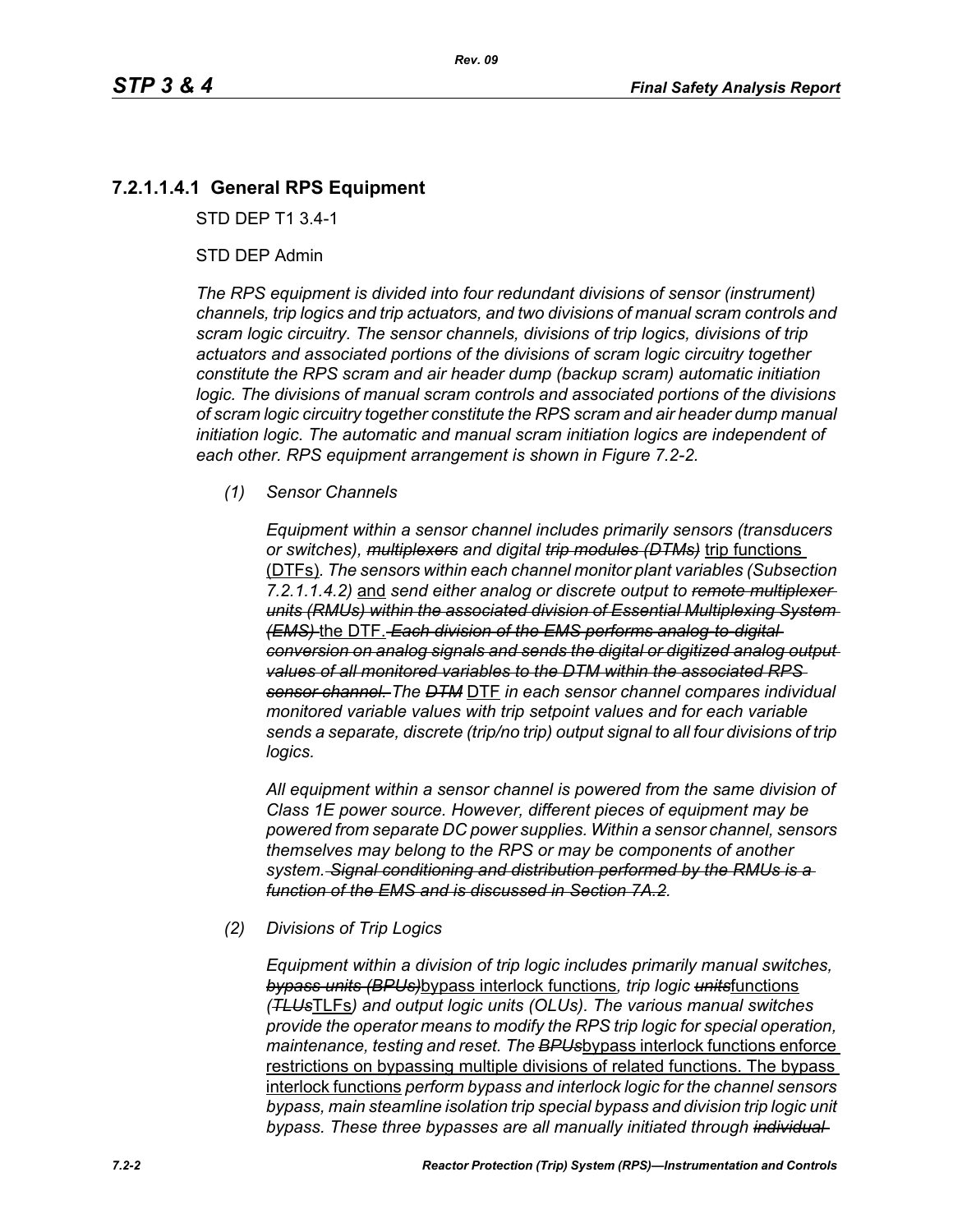*keylock*bypass *switches within each of the four divisions. Each BPU*bypass switch *sends a separate bypass signal for all four channels to the TLU*TLF *in the same division for channel sensors bypass and MSL isolation trip special bypass. Each BPU*bypass switch *sends the TLU*TLF *bypass signal to the OLU in the same division.*

*The TLUs* TLFs *perform automatic scram initiation logic based on reactor operating mode, channel and division trip conditions and bypass conditions. Each TLU*TLF *receives bistable* bypass *input signals from the BPU*bypass switch *and various switches in the same division and receives isolated bistable* trip *inputs from all four sensor channels* of RPS *and divisions of the NMS.*

*The OLUs perform division trip, seal-in, reset and trip test function. Each OLU receives bypass inputs from the BPU*bypass switch*, trip inputs from the TLU*TLF *and various manual inputs from switches within the same division and provides discrete trip outputs to the trip actuators in the same division. Each OLU also receives an isolated discrete division trip reset permissive signal from equipment associated with one of the two divisions of scram logic circuitry.*

*All equipment within a division of trip logic is powered from the same division of Class 1E power source. However, different pieces of equipment may be powered from separate DC power supplies, and the BPU, TLU*TLF *and OLU within a division must be powered from separate DC power supplies.*

# **7.2.1.1.4.2 Initiating Circuits**

STD DEP T1 2.3-1

STD DEP T1 3.4-1

STD DEP 7.2-4

STD DEP 7.6-1

STD DEP Admin

*The RPS will initiate a reactor scram when any one or more of the following conditions occur or exist within the plant:*

#### *(7) High Main Steamline Radiation* Not Used

*The systems and equipment that provide trip and scram initiating inputs to the RPS for these conditions are discussed in the following subsections. With the exception of the NMS (1) and PRRM (7), and the TB-trips (5 and 7) all of the building signals (9) and (10), all of the other systems provide sensor outputs through the EMS* to the DTF*. Analog-to-digital conversion of these sensor output values is done by EMS* DTF *equipment. NMS and PRRM trip signals are provided directly to the RPS by* the *NMS and PRRM trip logic units* function*. The turbine building signals 9 and 10 are hardwired*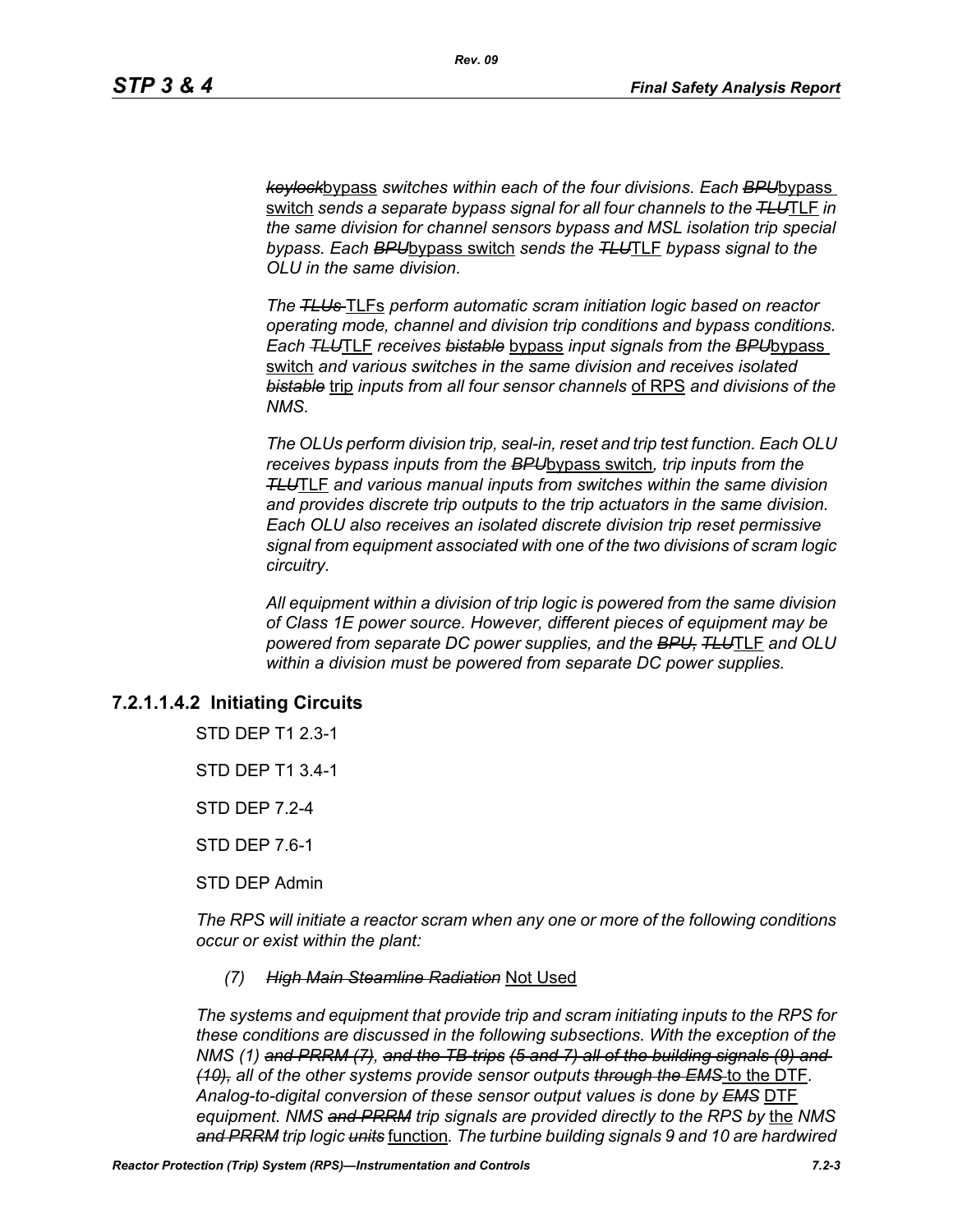*to connections in the control building. The TB-trips (5 and 7) are provided through hardwired connections.*

*(1) Neutron Monitoring System (NMS)*

*Each of the four divisions of the NMS equipment provides separate, isolated, bistable SRNM trip and APRM trip signals to all four divisions of RPS trip logics (Figure 7.2-5).*

*(b) APRM Trip Signals*

*The APRMs of the NMS provide trip signals to the RPS to cover the range of plant operation from a few percent to greater than reactor rated power. Five*Six *conditions monitored as a function of the NMS comprise the APRM trip logic output to the RPS. These conditions are high neutron flux, high simulated thermal power, APRM inoperative, oscillation power range monitor (ORPM) trip,* OPRM Inoperative, or *reactor core flow rapid coastdown. The specific condition within the NMS that caused the APRM trip output is not detectable within the RPS.*

*(c) OPRM Trip Signals*

*The OPRM is a functional subsystem of the APRM in each of the four APRM channels. The OPRM trip outputs are combined with other*described with the *APRM trip signals to produce the final RPS trip signal*above*. The OPRM detects thermal hydraulic instability; its RPS trip function suppresses neutron flux oscillation prior to the violation of safety thermal limits.*

- *(2) Nuclear Boiler System (NBS) (Figure 7.2-6)*
	- *(a) Reactor Pressure*

*Reactor pressure is measured at four physically separated locations by locally mounted pressure transducers. Each transducer is on a separate instrument line and provides analog equivalent output through the EMS to the DTM* DTF *in one of four RPS sensor channels. The pressure transducers and instrument lines are components of the NBS.*

*(b) Reactor Water Level*

*Reactor water level is measured at four physically separated locations by locally mounted level (differential pressure) transducers. Each transducer is on a separate pair of instrument lines and provides analog equivalent output through the EMS to the DTM* DTF *in one of the four RPS sensor channels. The level transducers and instrument lines are components of the NBS.*

*(c) Drywell Pressure*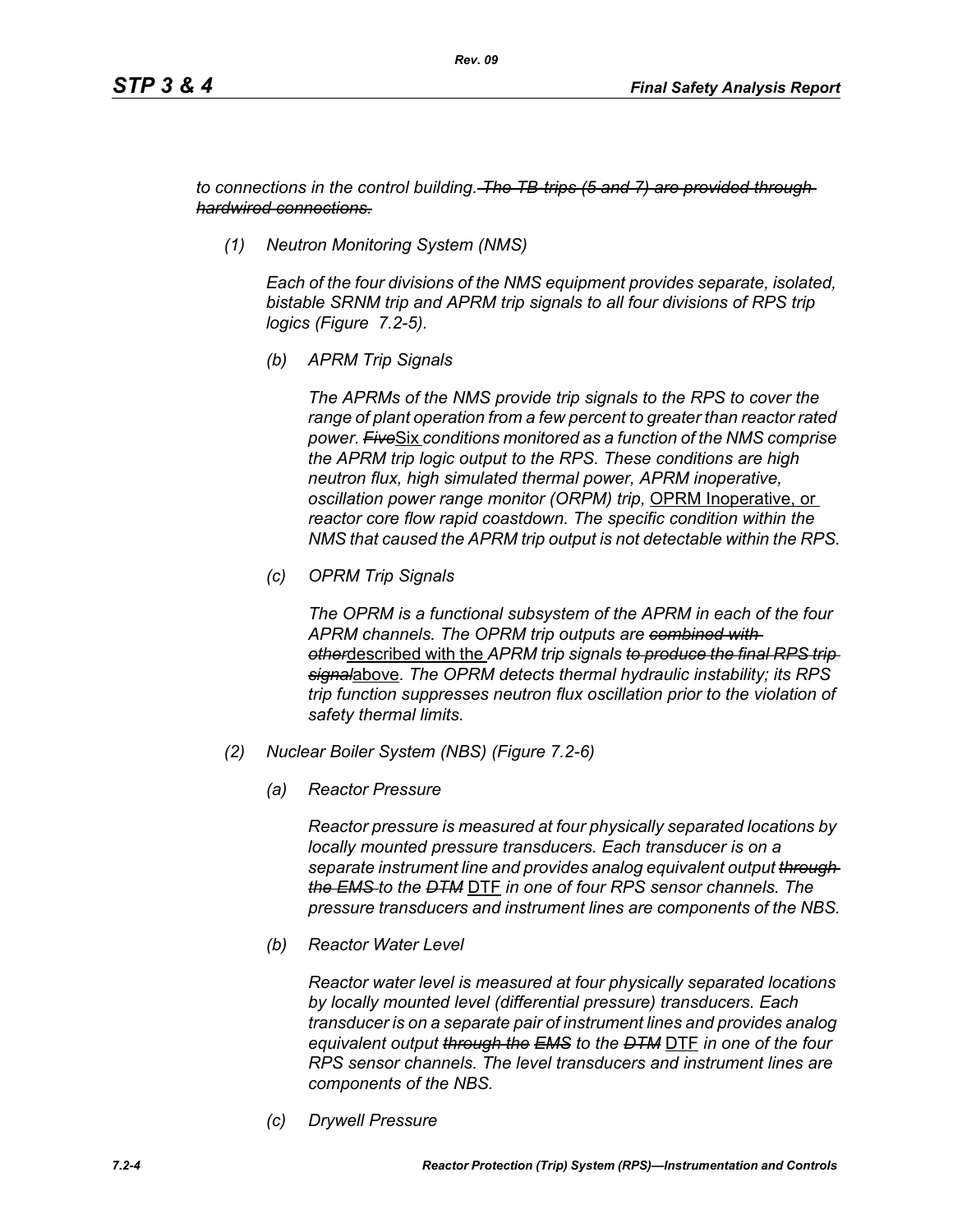*Drywell pressure is measured at four physically separated locations by locally mounted pressure transducers. Each transducer is on a separate instrument line and provides analog equivalent output through the EMS to the DTM* DTF *in one of the four RPS sensor channels of the NBS.*

*(d) Main Steamline Isolation (Figure 7.2-4)*

*Rev. 09*

*Each of the four main steamlines can be isolated by closing either the inboard or the outboard isolation valve. Separate position switches on both of the isolation valves of one of the main steamlines provide bistable output through the EMS to the DTM* DTF *in one of the four RPS sensor channels. Each main steamline is associated with a different RPS sensor channel. The main steamline isolation valves and position switches are components of the NBS.*

*(e) High Suppression Pool Temperature*

*Suppression pool temperature is measured at four physically separated locations by locally mounted sensors. Each sensor is on a separate instrument line and provides analog equivalent of suppression pool temperature to the EMS which,* These sensors are monitored by divisional I/O devices which digitize the signals and*, in turn,* provide *provides digitized suppression pool temperature data to the suppression pool* temperature *monitoring (SPTM) module of SSLC* the reactor trip and isolation system (RTIS)*. SSLC* The SPTM module*, after process*ing *and averaging the data, provides* the *trip signal to the corresponding RPS divisional DTM* DTF*, when the calculated average temperature exceeds the setpoint.*

- *(3) Control Rod Drive (CRD) System (Figure 7.2-6)*
	- *(a) CRD Charging Header Pressure*

*CRD charging header pressure is measured at four physically separated locations by locally mounted pressure transducers. Each transducer is on a separate instrument line and provides analog equivalent output through the EMS to the DTM* DTF *in one of the four RPS sensor channels. The pressure transducers and instrument lines are components of the CRD System.*

- *(4) Process Radiation Monitoring (PRM) System (Figure 7.2-6)* Not Used
	- *(a) Main Steamline Radiation*

*Main steamline radiation is measured by four separate radiation monitors. Each monitor is positioned to measure gamma radiation in all four main steamlines. The PRM System then provides a separate bistable output to the DTM in each of the four RPS sensor channels.*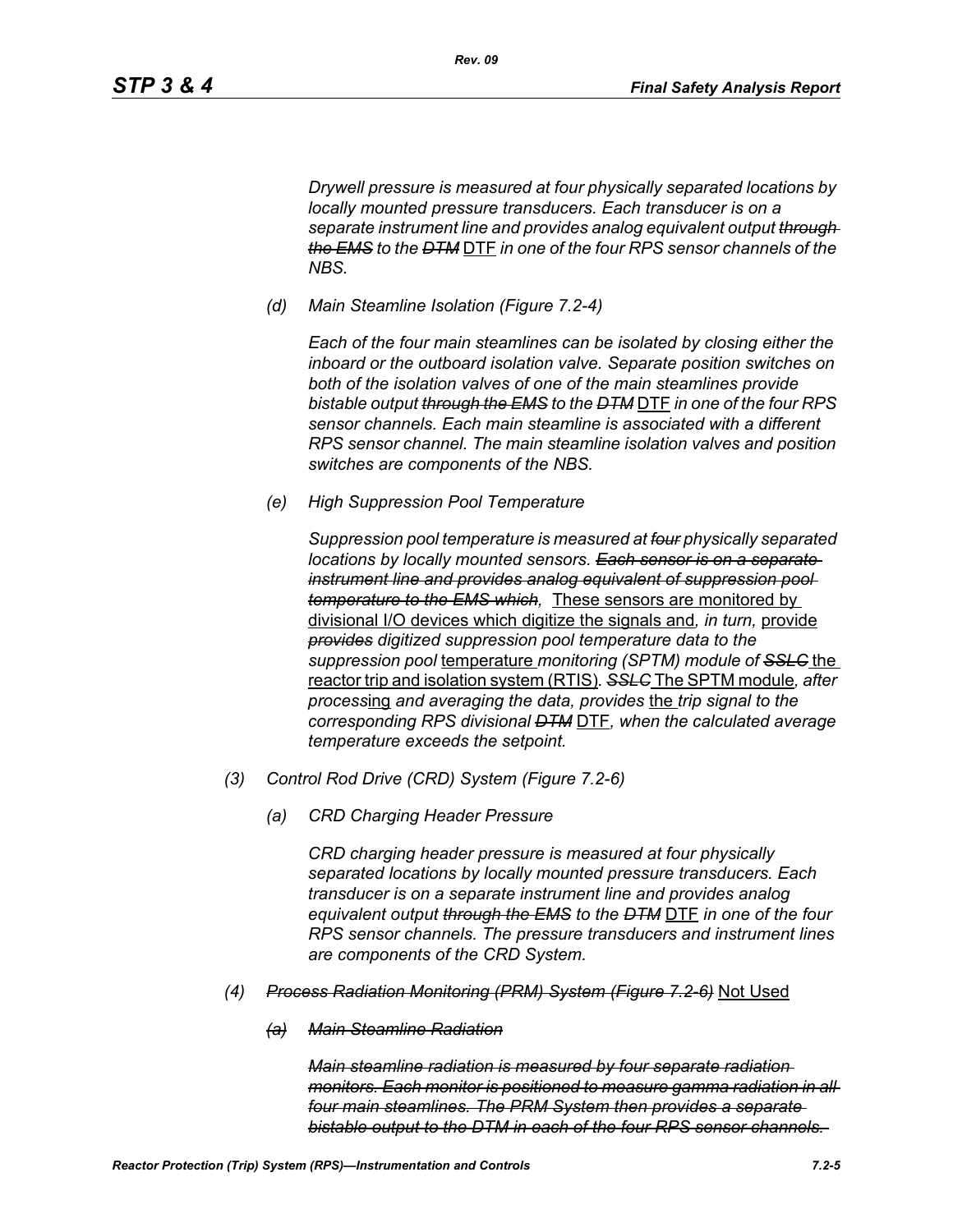*The radiation monitors and associated equipment that determine whether or not main steamline radiation is within acceptable limits are components of the PRM System.*

- *(6) Reactor Protection System (Figure 7.2-3)*
	- *(a) Turbine Stop Valve Closure*

*Turbine stop valve closure is detected by separate valve stem position switches on each of the four turbine stop valves. Each position switch provides bistable output through hard-wired connections to the DTM* DTF *in one of the four RPS sensor channels. The turbine stop valves are components of main turbine; however, the position switches are components of the RPS.*

*(b) Turbine Control Valve Fast Closure*

*Low hydraulic trip system oil pressure is detected by separate pressure switches on each of the four turbine control valve hydraulic mechanisms. Each pressure switch provides bistable output through hard-wired connections to the DTM* DTF *in one of the four RPS sensor channels. The turbine control valve hydraulic mechanisms are components of the main turbine; however, the position and pressure switches are components of the RPS.*

*(c) Manual Scram*

*Two manual scram switches or the reactor mode switch provide the means to manually initiate a reactor scram independent of conditions within the sensor channels, divisions of trip logics and divisions of trip actuators. Each manual scram switch is associated with one of the two divisions of actuated load power.* 

*In addition to the scram initiating variables monitored by the RPS, one bypass initiating variable is also monitored.*

# **7.2.1.1.4.3 RPS Logic**

STD DEP T1 2.3-1

## STD DEP T1 3.4-1

*(2) Division Trip Logic Unit*Function *Bypass*

*A separate, manual, keylock switch in each of the four divisions provides means to bypass that division's trip unit*function *output to the scram logic. The effect of the division trip logic bypass is to reduce the scram logic to a coincidence of two out of three tripped divisions. Interlocks between the four division trip logic bypasses prevent bypass of any two or more division trip logics at the same time. Once a bypass of one division of trip logic has been*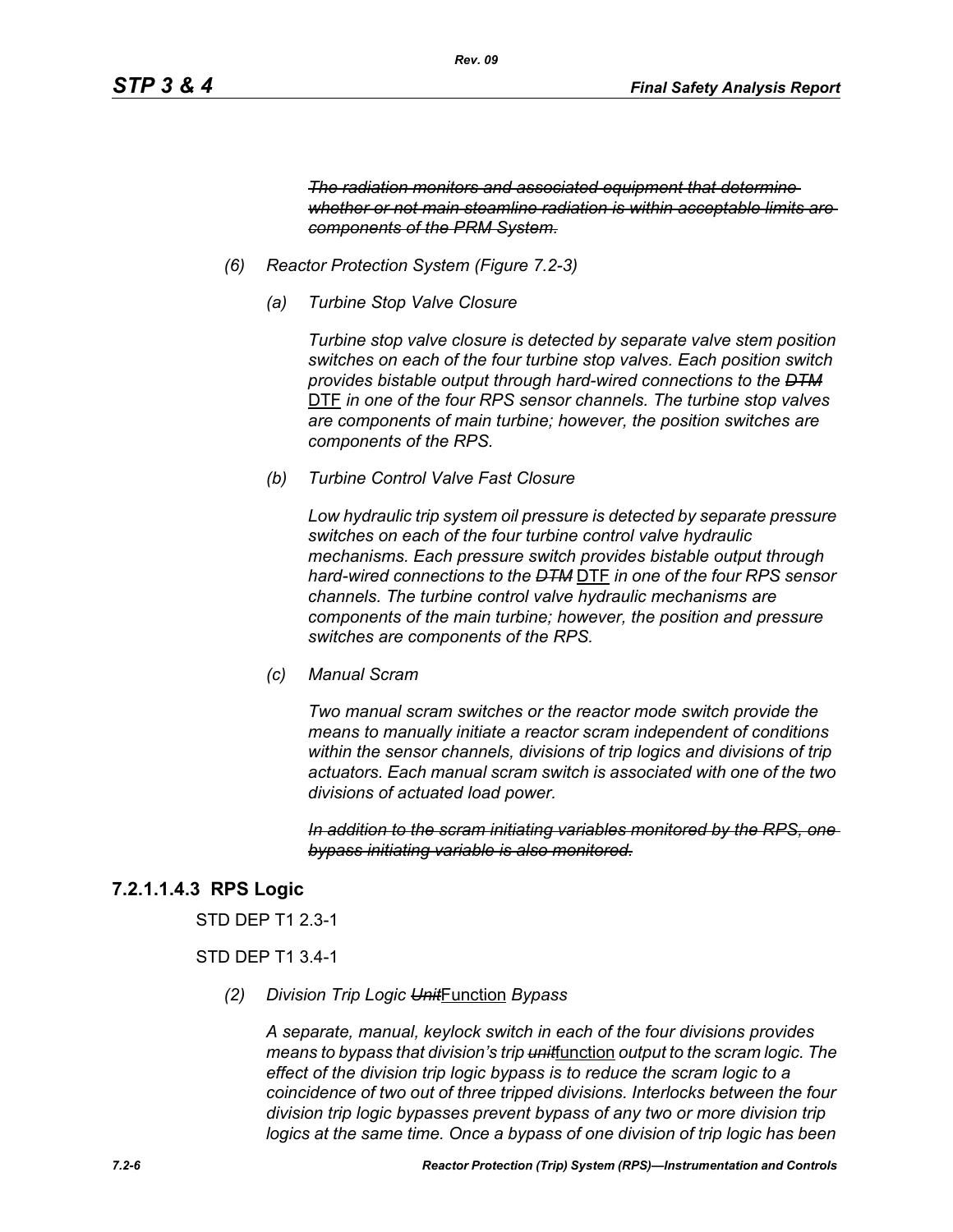*established, bypasses of any of the remaining three division trip logics are inhibited.*

*(3) MSL Isolation Special Bypass (Figure 7.2-4)*

*A separate, manual, keylock switch associated with each of the four sensor channels provides means to bypass the MSL isolation trip output signal from the sensor channel to all four divisions of trip logic. This bypass permits continued plant operation while any one MSL is isolated without causing a half scram condition. The effect of the MSL isolation special bypass is to reduce the MSL isolation trip function in all four divisions of trip logic to a coincidence of two out of three sensor channel MSL isolation trips. Interlocks between the four divisions of trip logic prevent MSL isolation special bypass in any sensor channel when either a channel sensors bypass or a MSL isolation special bypass is present in any other sensor channel. Once a MSL isolation special bypass has been established in one sensor channel, the same bypass is inhibited in the other three channels. This bypass is inhibited in all three remaining channels when any channel sensor bypass exists.*

The following standard supplement addresses continued operation with an isolated main steamline.

Continued operation with an isolated MSL is only permitted if an analysis of the effects of flow-induced vibration on the remaining open MSIVs and other critical components in the reactor and steam systems has been performed. Continued plant operation must remain within the bounds of this analysis.

*(4) Trip Logic and Operating Bypasses*

*High Main Steamline Radiation Trip (Figure 7.2-6)*

*A high main steamline radiation trip will occur in each division of trip logic when a main steamline radiation trip condition exists in any two or more unbypassed sensor channels. There are no operating bypasses associated with this trip function.*

## **7.2.1.1.4.4 Redundancy and Diversity**

STD DEP T1 3.4-1

*Instrument sensing lines from the reactor vessel are routed through the drywell and terminate outside the primary containment. Instruments mounted on instrument racks in the four quadrants of the Reactor Building sense reactor vessel pressure and water level from this piping. Valve position switches are mounted on valves from which position information is required. The sensors for RPS signals from equipment in the Turbine Building are mounted locally. The four battery-powered inverters and divisional 120 VAC power suppliers for the SSLC and RPS are located in an area where they can be serviced during reactor operation. Sensor signals (via the multiplex network) and power cables are routed to four SSLC*RTIS *cabinets (in which RPS*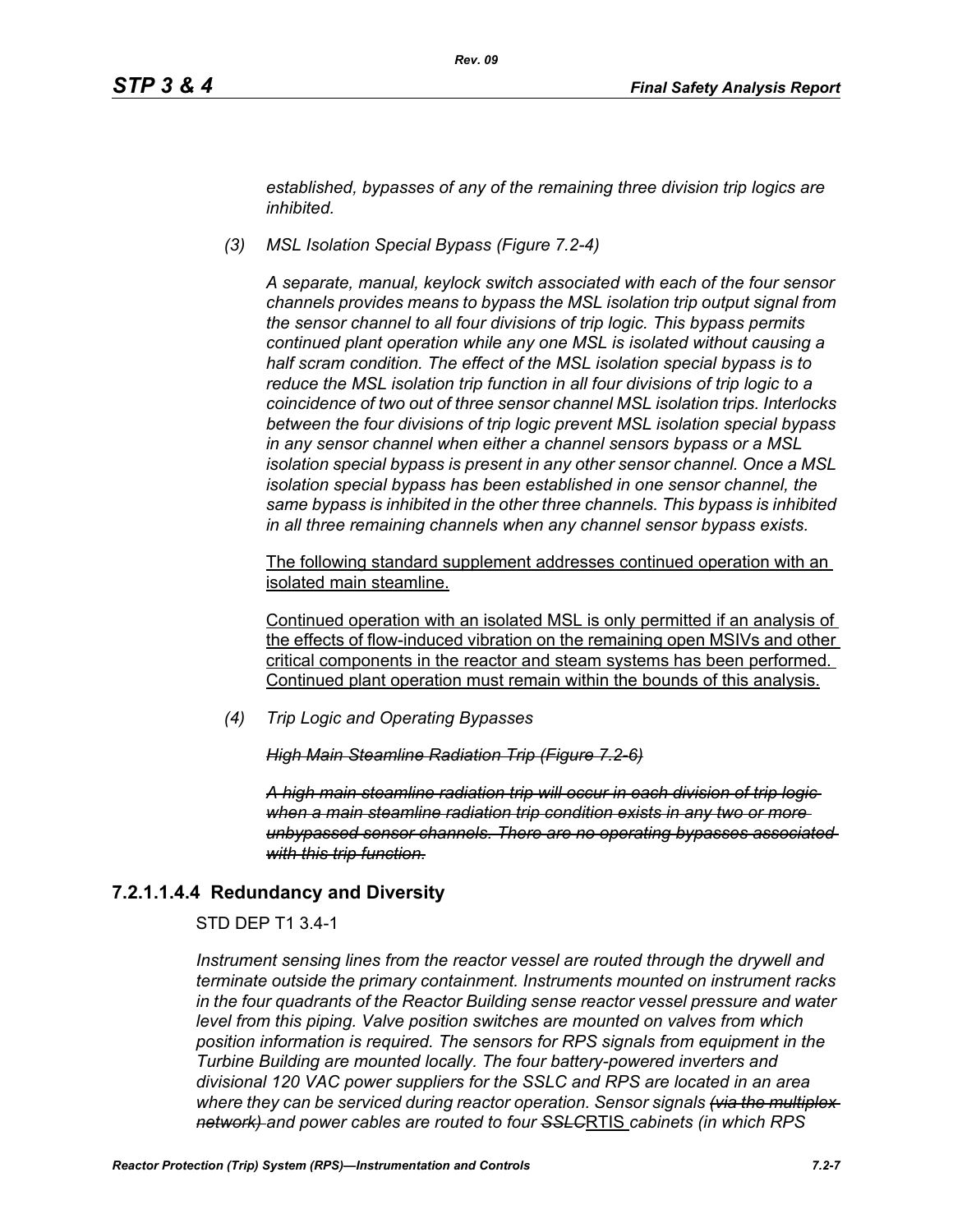*components are located) in the divisional electrical compartments. One logic cabinet is used for each division.*

# **7.2.1.1.4.6 Separation**

STD DEP T1 3.4-1

*Four independent sensor channels monitor the various process variables listed in Subsection 7.2.1.1.4.2. The redundant sensor devices are separated so that no single failure can prevent a scram. The arrangement of RPS sensors mounted in local racks is shown in Figure 7.2-2. Locations for local RPS racks and panels are shown on the instrument location drawings provided in Section 1.7. Divisional separation is also applied to the Essential Multiplexing System (EMS) Dwhich provides data highways for the sensor input to the logic units. Physically separated cabinets are provided for the four scram logics. Fiber optic cable routing from remote multiplexing units (RMUs) remote digital logic controllers to control room equipment is shown in raceway plans provided by reference in Section 1.7. The criteria for separation of sensing lines and sensors are discussed in Section 7.1.*

*RPS inputs to annunciators, recorders, and the* plant *computer* function (PCF) *are arranged so that no malfunction of the annunciating, recording, or computing equipment* or the PCFs *can functionally disable the RPS. Direct signals from RPS sensors are not used as inputs to annunciating or data logging equipment* or the PCFs*. Electrical isolation is provided between the primary signal and the information output by fiber-optic cable interfaces.*

# **7.2.1.1.6 Operational Considerations**

# **7.2.1.1.6.1 Reactor Operator Information**

STD DEP T1 3.4-1

*(2) Annunciators*

*Each RPS trip channel input is provided to the Containment Cooling System (CCS) annunciator system* annunciated *through isolation devices. Trip logic trips, manual trips, and certain bypasses also signal the annunciator system.*

*(3) Computer Alarms*

*A*The plant *computer printout*function (PCF) display *identifies each tripped channel; however, status indication at the RPS trip channel device may also be used to identify the individual sensor that tripped in a group of sensors monitoring the same variable.* 

*Upon detection of a status change of any of the preselected sequential events contacts, the sequence-of-events log shall be initiated and shall signal the beginning of an event. This log will include both NSSS and BOP inputs. Changes of state received 5 milliseconds or more apart are sequentially differentiated on the printed log, together with time of occurrence, which shall*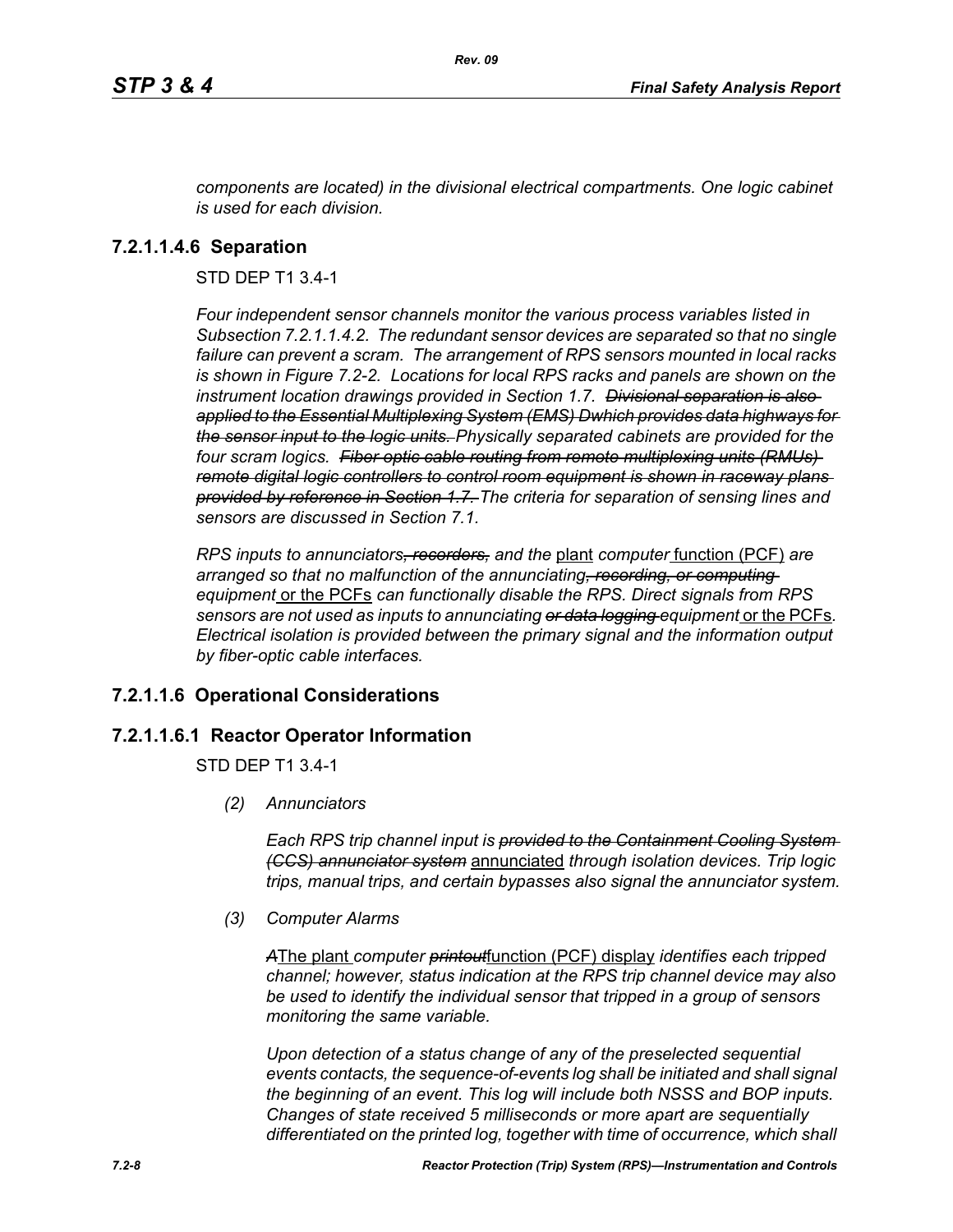*be printed in hours, minutes, seconds, and milliseconds. Use of the alarm typewriter and computer is not required for plant safety. The printout of trips is particularly useful in routinely verifying the correct operation of pressure, level, and valve position switches as trip points are passed during startup, shutdown, and maintenance operations.*

## **7.2.1.1.7 Setpoints**

#### STD DEP T1 2.3-1

*Instrument ranges are chosen to cover the range of expected conditions for the variable being monitored. Additionally, the range is chosen to provide the necessary accuracy for any required setpoints and to meet the overall accuracy requirements of the channel.*

*(9) Main Steamline High Radiation* Not Used

*High radiation in the vicinity of the main steamlines may indicate a gross fuel failure in the core. When high radiation is detected near the steamlines, a scram is initiated to limit release of fission products from the fuel. The high radiation trip setting is selected high enough above background radiation levels to avoid spurious scrams yet low enough to promptly detect a gross release of fission products from the fuel. More information on the trip setting is available in Section 7.3.*

## **7.2.1.1.10 Main Control Room Area**

#### STD DEP T1 3.4-1

*Virtually all hardware within the RPS design scope is located within the four separate and redundant* reactor trip and isolation system (RTIS) cabinets of the *safety system logic and control (SSLC)* system *cabinets in the main control room, except the instrumentation for monitoring turbine stop valve closure and turbine control valve fast closure, and turbine first-stage pressure. The panels are mounted on four separate control complex system steel floor sections which, in turn, are installed in the main control room. The major control switches are located on the principal console.*

### **7.2.1.1.11 Control Room Cabinets and Their Contents**

STD DEP Admin

## STD DEP T1 3.4-1

*The SSLC logic* RTIS *cabinets* of SSLC*, which contain* containing *the RPS for Divisions I, II, III, and IV, include a vertical board* input signal cards *for each division. The vertical boards* input signal cards *contain digital and solid-state discrete and integrated circuits used to condition signals transferred to the SSLC*RTIS *from the EMS. They also contain combinational and sequential logic circuits for the initiation of safety actions and/or alarm annunciation, isolators for electrical and physical separation of circuits used to transmit signals between redundant safety systems or*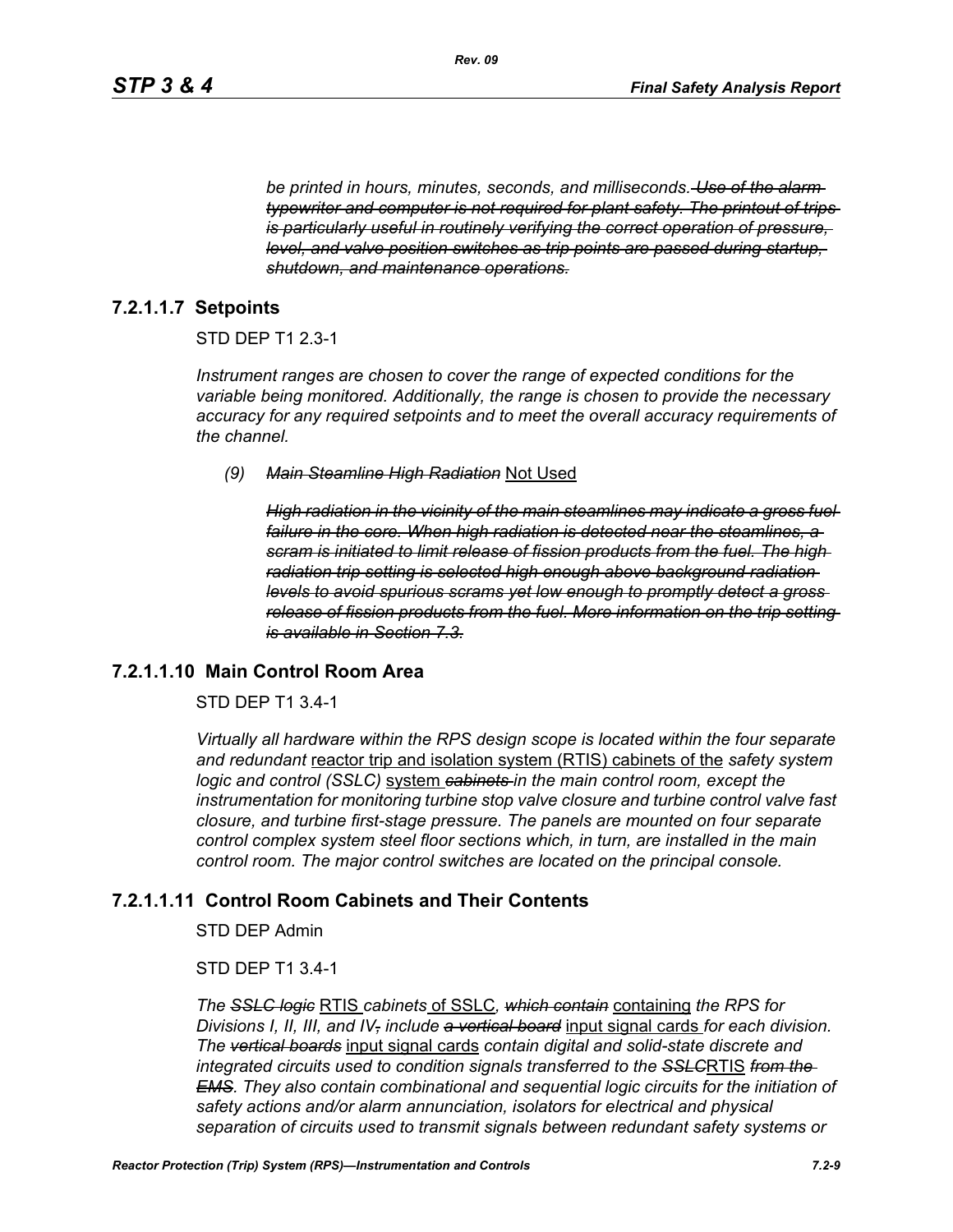*between safety and non-safety systems, and system support circuits such as power supplies, automatic testing circuits, etc. Load drivers with solid-state switching outputs for actuation solenoids, motor control centers, or switchgear may be located in the control room.*

## **7.2.1.2 Design Bases**

STD DEP T1 3.4-1

STD DEP 1.8-1

STD DEP 7.1-1

STD DEP 8.3-1

STD DEP Admin

*Design bases information requested by IEEE-279*603 *is discussed in the following paragraphs. These IEEE-279*603 *design bases aspects are considered separately from those more broad and detailed design bases for this system cited in Subsection 7.1.2.2.*

*(3) Sensors*

*A minimum number of LPRMs per APRM are required to provide adequate protective action. This is the only variable that has spatial dependence (IEEE-*279603*, Paragraph* 3.34.6.

*(5) Margin Between Operational Limits*

*The margin between operational limits and the limiting conditions of operation (scram) for the Reactor Protection System are described in Chapter 16 . The margin includes the maximum allowable accuracy error, sensor response times, and sensor setpoint drift.*

*(7) Ranges of Energy Supply and Environmental Conditions*

*The RPS 120 VAC power is provided by the four battery-powered inverters, for the SSLC, each with an alternate Class 1E 120 VAC supply. The batteries, which are designed for a two-hour minimum capacity, have sufficient stored energy to ride through switching transients in the switch yards in order to prevent switching transients from causing a scram. The alternate sources of 120V power are provided to each SSLC bus from transformers powered from the 6.9 kV* 4.16kV *emergency diesel generators. Since there are three diesel generators, the fourth division alternate power originates from the first*second *division diesel.*

- *(8) Unusual Events*
	- *(d) Fires*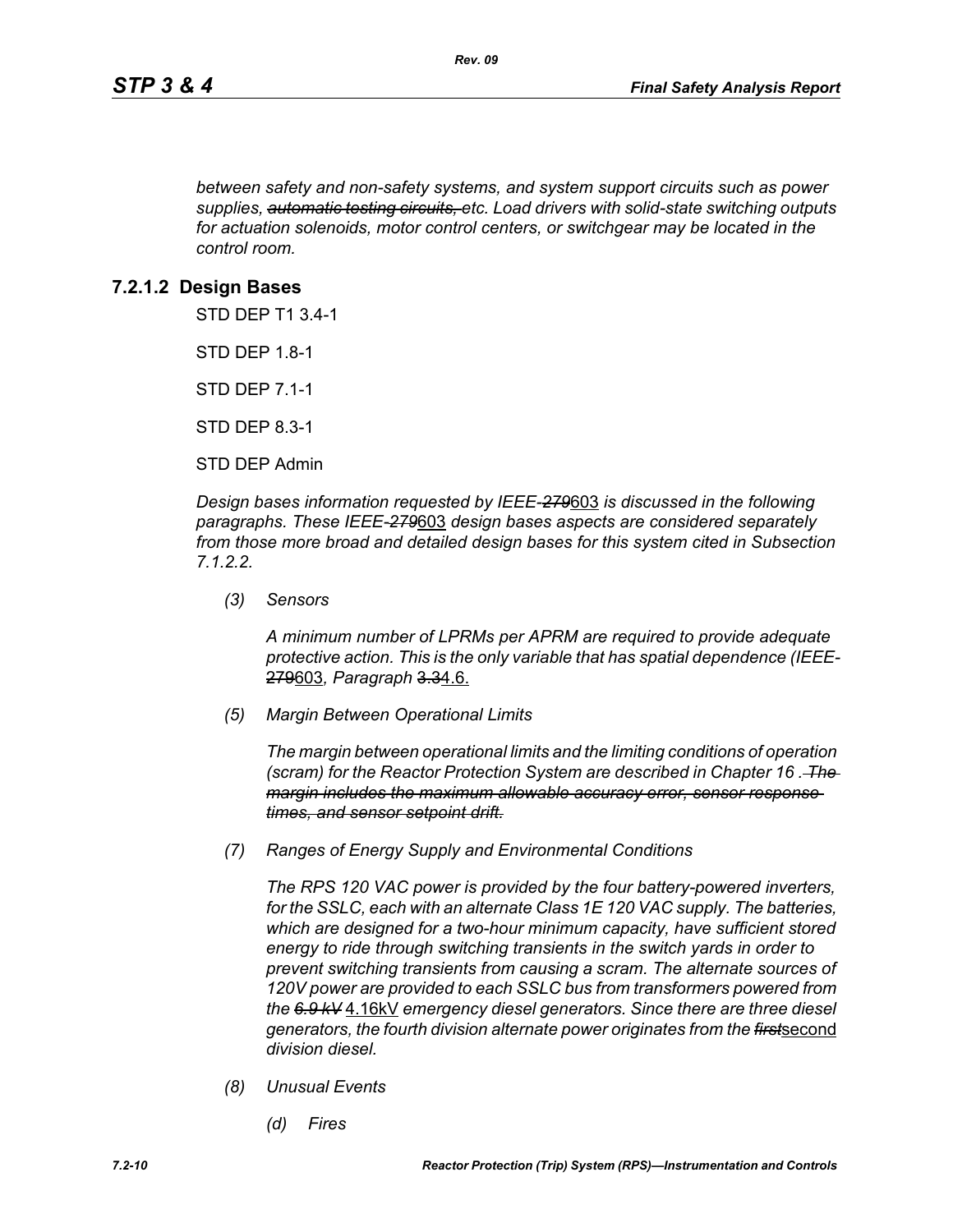*To protect the RPS in the event of a postulated fire, the RPS trip logics are contained within the four separate independent SSLC*divisional *cabinets. The separation of the cabinets and their individual steel construction assures that the RPS functions will not be prevented by a postulated fire within any of the divisional panels. Incombustible or fire retardant materials are used as much as possible. The use of separation and fire barriers ensures that even though some portion of the system may be affected, the RPS will continue to provide the required protective action (Section 9.5).*

*(9) Performance Requirements*

*A logic combination (two out of four) of instrument channel trips actuated by abnormal or accident conditions will initiate a scram and produce independent logic seal-ins within each of the four logic divisions. The trip conditions will be annunciated and recorded on the process computer* PCF*. The trip seal-in will maintain a scram signal condition at the CRD System terminals until the trip channels have returned to their normal operating range*  and the seal-in is manually reset by operator action. Thus, once a trip signal *is present long enough to initiate a scram and the seal-ins, the protective action will go to completion.*

## **7.2.2.1 Conformance to Design Bases Requirements**

STD DEP T1 2.3-1

STD DEP T1 3.4-1

STD DEP 7.1-1

*(1) Design Bases 7.1.2.2(1)(a)*

*Table 7.2-1 provides a listing of the sensors selected to initiate reactor scrams and delineates the range for each sensor. Setpoints, and accuracy and response time can be found in Chapter 16* The methods for calculating setpoints are described in Chapter 16. Response times are included in the analysis calculation for the design limit. *This information establishes the precision of the RPS variable sensors.*

*(3) Design Basis 7.1.2.2(1)(c)*

*The scram initiated by the main steamline radiation monitoring system* isolation valve closure *and reactor vessel low-water level* (Level 3) *satisfactorily limits the radiological consequences of gross failure of the fuel or RCPB. (Chapter 15 evaluates gross failure of the fuel and RCPB). In no case does the release of radioactive material to the environs result in exposures which exceed the guidelines of applicable published regulations.*

*(7) RPS Design Basis 7.1.2.2.1(1)(g) through (n)*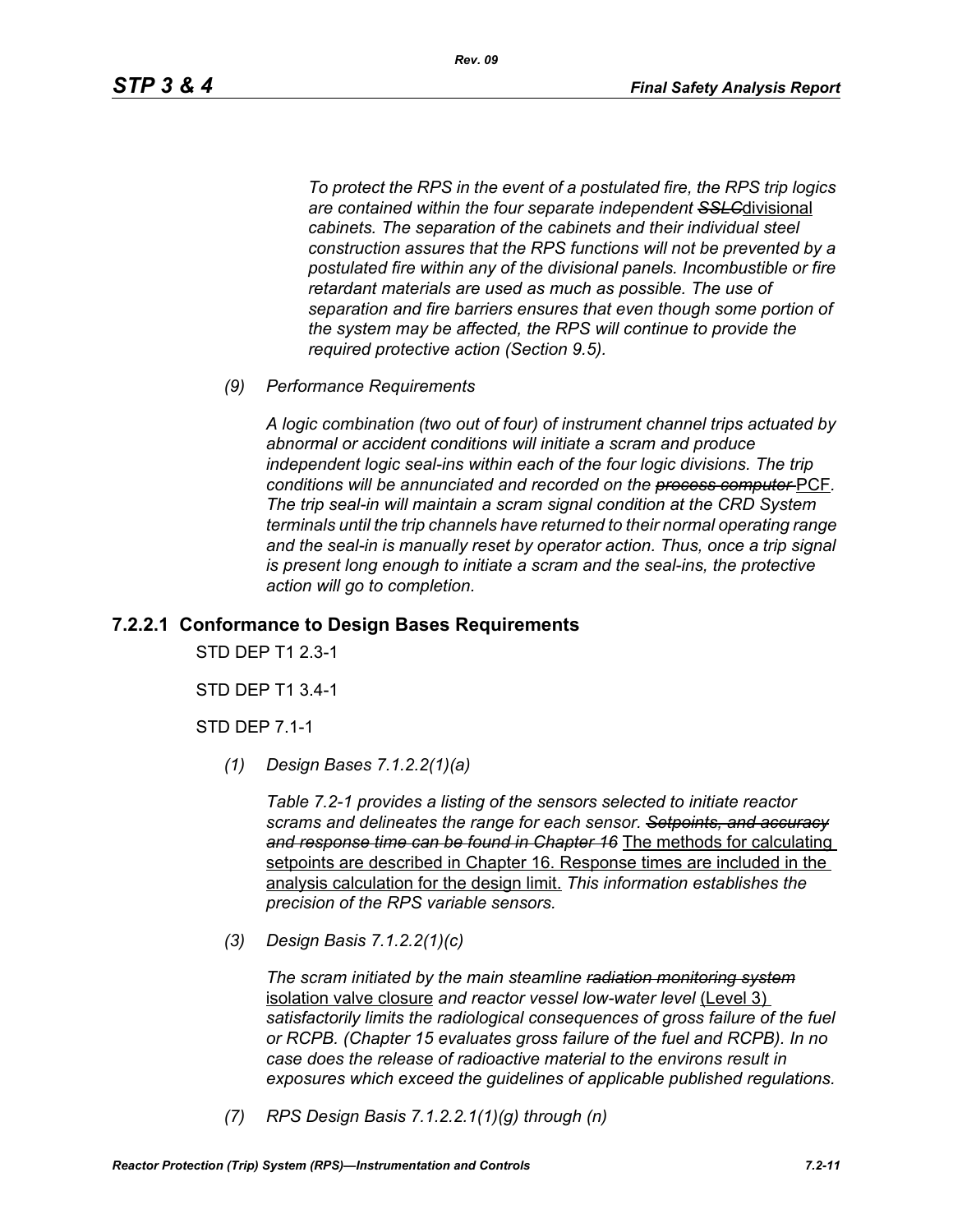*The RPS is designed so that it is only necessary for trip variables to exceed their trip setpoints for sufficient length of time to trip the digital trip modules* functions *and seal-in the associated trip logic. Once this is accomplished, the scram will go to completion regardless of the state of the variable which initiated the protective action.*

*The ability of the RPS to function properly with a single failure is discussed in Subsection 7.2.1.2* 7.2.1.1.4.4*.*

*The ability of the RPS to function properly while any one sensor or channel is bypassed or undergoing test or maintenance is discussed in Subsection 7.2.1.2* 7.2.1.1.4.3*.*

The following standard supplement addresses the licensing requirements from 7.1.2.2(1).

(9) Design Basis 7.1.2.2(1)(q), (r) and (s)

Selective automatic and manual operational trip bypasses that permit proper plant operation are provided.

Manual control switches for initiation of reactor scram by plant operator are provided.

Mode switch to allow appropriate operational trips is provided.

# **7.2.2.1.1 Other Design Basis Requirements**

STD DEP T1 3.4-1

- *(1) Control rod status lamps indicating* indication of *each rod fully inserted.*
- *(2) Control rod scram valve status lamps indicating open valves.*

# **7.2.2.2.2 Regulatory Guides**

STD DEP T1 3.4-1

STD DEP 1.8-1

STD DEP Admin

*(3) Regulatory Guide 1.53—Application of the Single-Failure Criterion to Nuclear Power Plant Protection Systems.*

*Compliance with NRC Regulatory Guide 1.53 is met by specifying, designing, and constructing the Reactor Protection System to meet the single-failure criterion described in Section* 4.25.1 *of IEEE-*279603 *(*Criteria for ProtectionStandard Criteria for Safety *Systems for Nuclear Power Generating Stations) and IEEE-379 (Standard Application of the Single-Failure Criterion to Nuclear Power Generating Station Class 1E Systems).*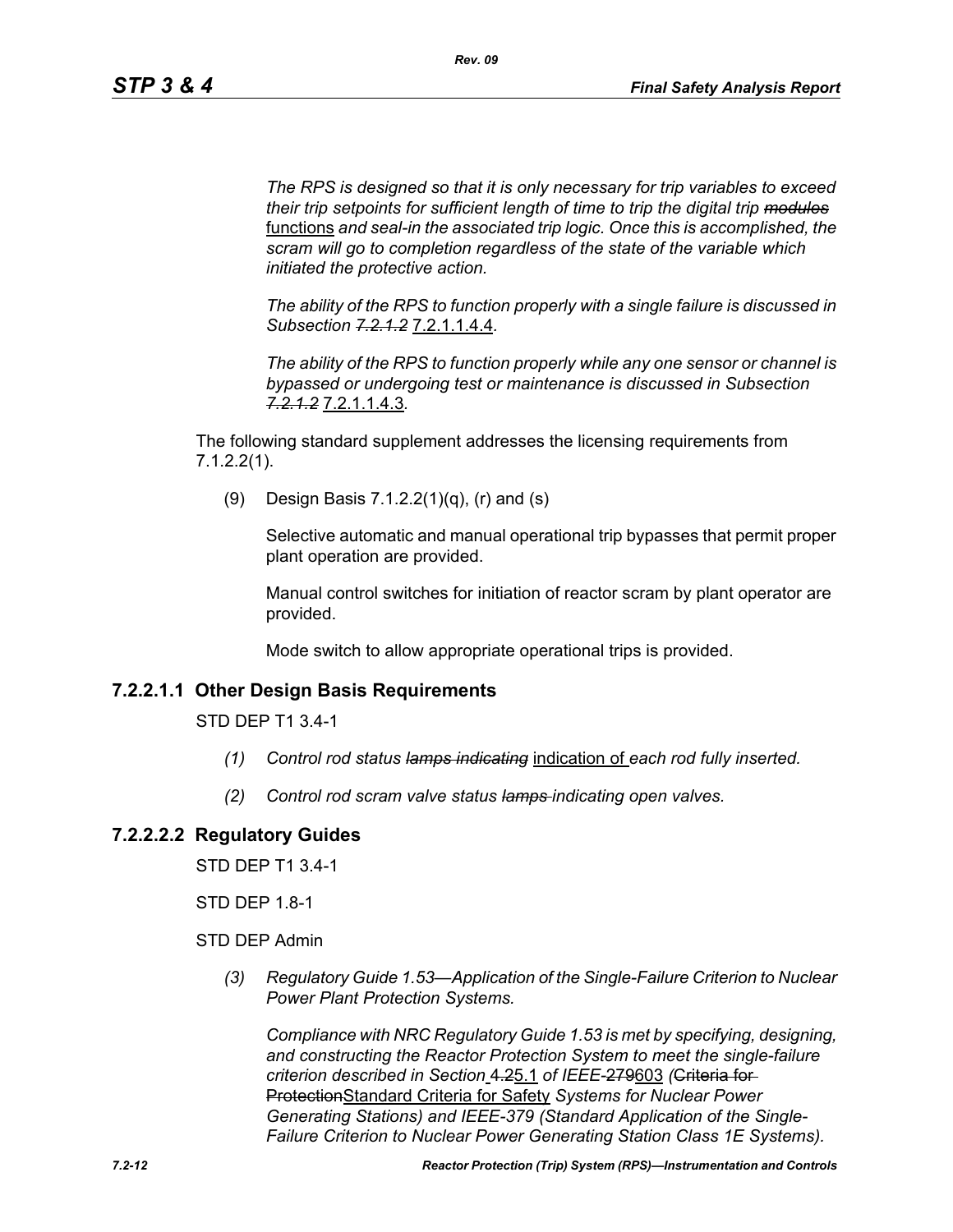*Redundant sensors are used and the logic is arranged to ensure that a failure in a sensing element of the decision logic or an actuator will not prevent protective action. Separated channels are employed so that a fault affecting one channel will not prevent the other channels from operating properly. A complete discussion of the RPS power supplies is presented in Subsection 7.2.1.1.*

*(4) Regulatory Guide 1.62—Manual Initiation of Protective Actions.*

*Manual initiation of reactor scram, once initiated, goes to completion as required by IEEE-*279603*, Section 4.16* Sections 5.2 and 7.3.

*(5) Regulatory Guide 1.75—Physical Independence of Electric Systems*

*The RPS complies with the criteria set forth in IEEE-279*603*, Paragraph 4.6*5.6*, and Regulatory Guide 1.75, which endorses IEEE-384. Class 1E circuits and Class 1E-associated circuits are identified and separated from redundant and non-Class 1E circuits. Isolation devices are provided in the design where an interface exists between redundant Class 1E divisions and between non-Class 1E and Class 1E or Class 1E-associated circuits. Independence and separation of safety-related systems is discussed in Subections 8.3.1.3 and 8.3.1.4* Subsection 8.3.3.6.2*.*

*Physical and electrical independence of the instrumentation devices of the system is provided by channel independence for sensors exposed to each process variable. Separate and independent raceways are routed from each device to the respective remote multiplexing units (RMUs)* I/O devices*. Each channel*division *has a separate and independent control room panel. Trip logic outputs are separated in the same manner as are the channels. Signals between redundant RPS divisions are electrically and physically isolated by Class 1E isolators or by fiber optic cables.*

# **7.2.2.2.3.1 IEEE-279603, ProtectionStandard Criteria for Safety Systems for Nuclear Power Generating Stations**

- STD DEP T1 2.3-1
- STD DEP 1.8-1
- STD DEP T1 3.4-1
- STD DEP 7.6-1
- STD DEP Admin

*The Reactor Protection (trip) System conforms to the requirements of this standard. The following is a detailed discussion of this conformance.*

*(1) General Functional Requirement (Paragraph 4.1*Section 5)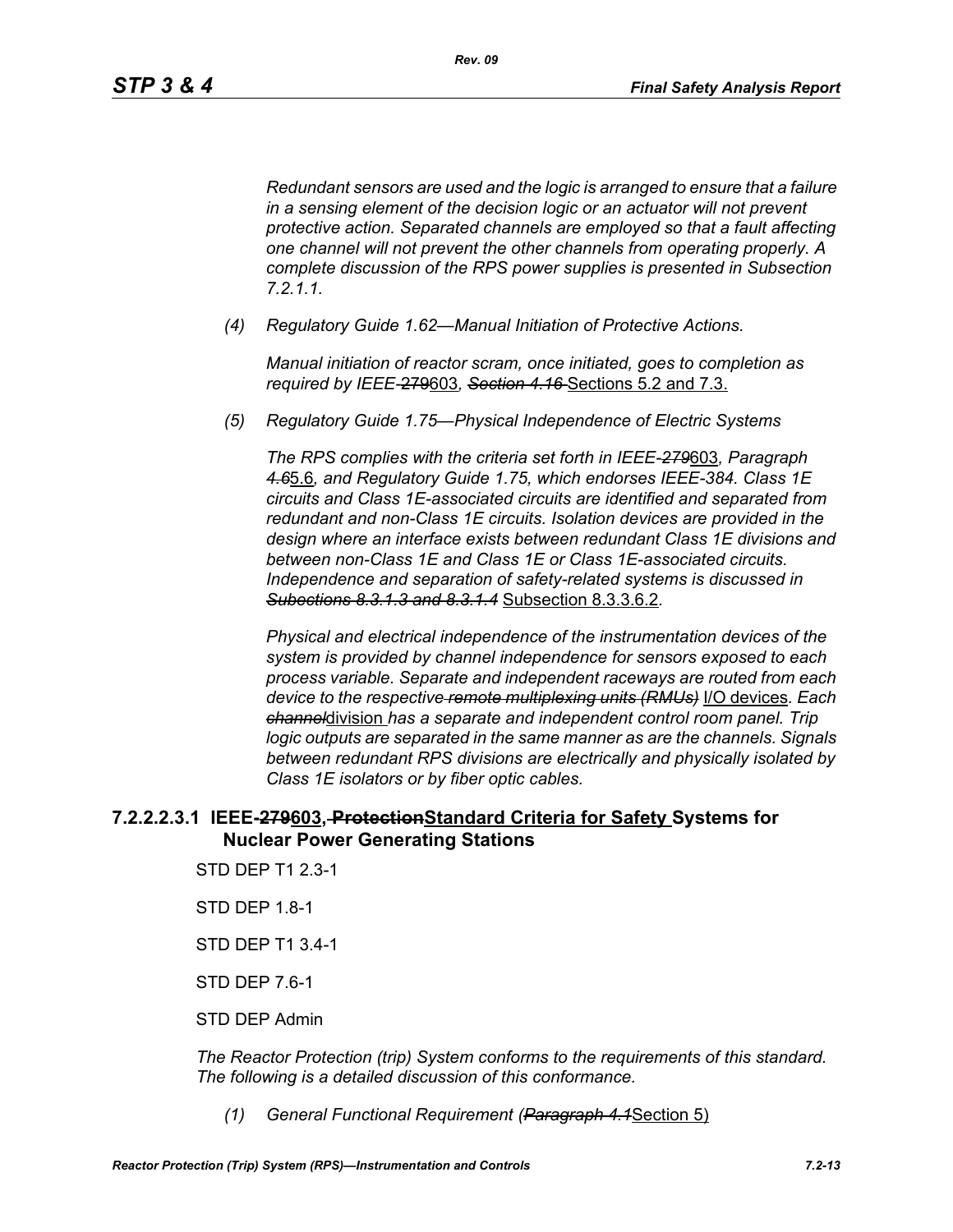- *(2) Single-Failure Criterion (Paragraph4.2*Section 5.1)
- *(3)* Quality of Components and Modules (*Paragraph 4.3*Section 5.3*)*
- *(4) Equipment Qualification (Paragraph 4.4*Section 5.4*)*
- *(5) Channel* System *Integrity (Paragraph 4.5*Section 5.5*)*
- *(6) Channel Independence (Paragraph 4.6*Section 5.6*)*
- *(7) Control and Protection System Interaction (Paragraph 4.7*Section 6.3*)*
- *(8) Derivation of System Inputs (Paragraph 4.8*Section 6.4*)*

*The following RPS trip variables are direct measures of a reactor overpressure condition, a reactor overpower condition, a gross fuel damage condition, or abnormal conditions within the reactor coolant pressure boundary:*

- *(a) Reactor vessel low water level* (Level 3) *trip*
- *(b) Main steamline high radiation trip* Not Used
- *(c) (c) Neutron monitoring (APRM) system trip*
	- *(i) Neutron flux trip*
	- *(ii) Simulated thermal power*
	- (iii) OPRM trip
	- (iv) Reactor core flow rapid coastdown
	- (v) APRM inoperative
	- (vi) OPRM inoperative
- *(d) Neutron Monitoring (SRNM) System trip*
	- *(i) Neutron flux trip*
	- *(ii) Short neutron flux period*
	- *(iii) Channel*SRNM *inoperative*
- *(9) Capability for Sensor Checks (Paragraph 4.9*Section 5.7*)*
- *(10) Capability for Test and Calibration (Paragraph 4.10*Section 6.5*)*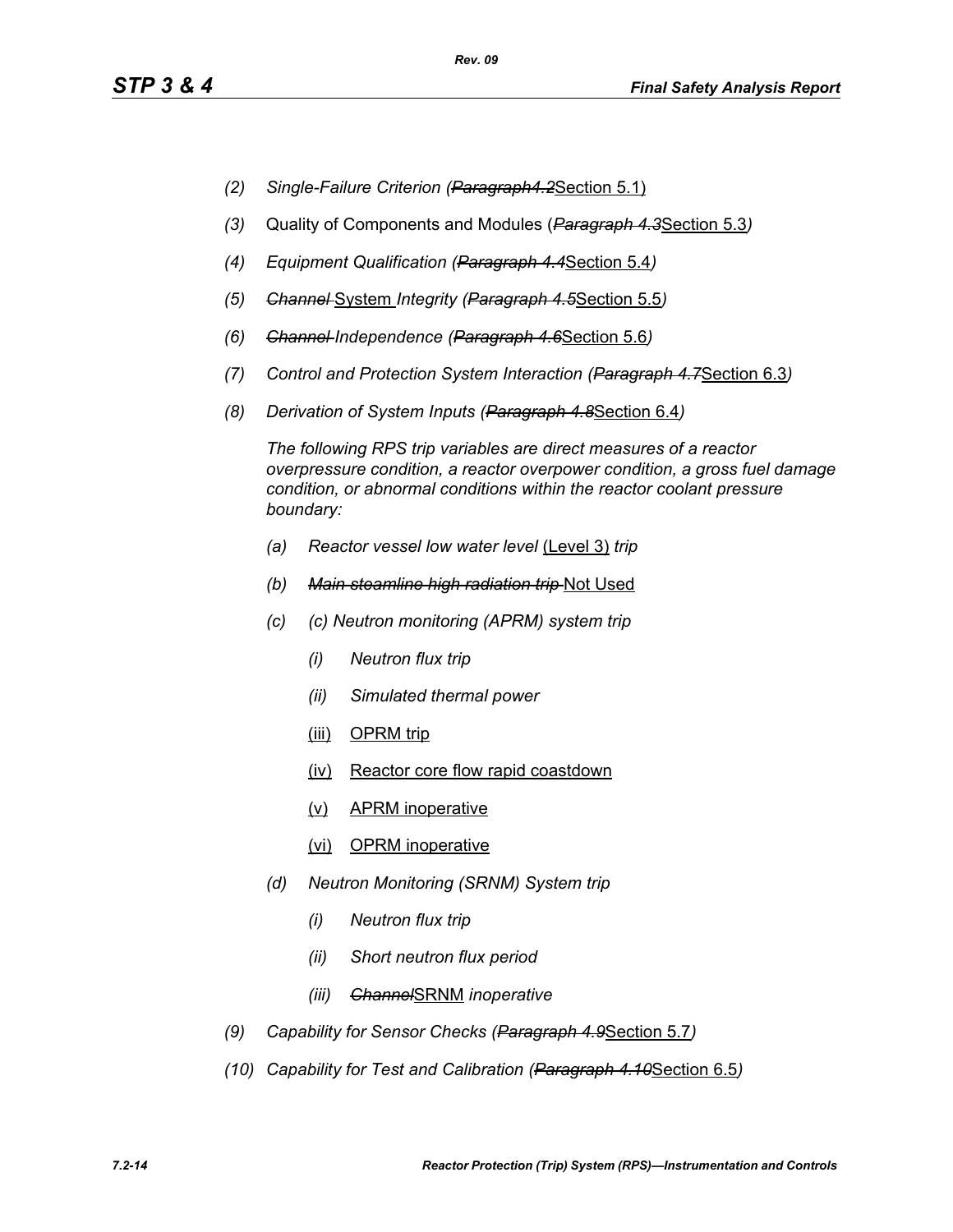*Most sensors have a provision for actual testing and calibration during reactor operation. The exceptions are defined as follows:*

*Rev. 09*

- *(b)* Not Used *Testing of the main steamline high-radiation monitors can be performed during full power operation by cross-comparison of sensors. Calibration of the electronics portion of each channel can be performed during reactor operation by switching in a current source in place of the normal signal from the sensor. Calibration of the sensor itself can be performed during shutdown.*
- *(11) Channel Bypass or Removal from Operation (Paragraph 4.11*Section 6.7*)*
- *(12) Operating Bypasses (Paragraph 4.12*Section 6.6*)*

*The following RPS trip variables have no provision for an operating bypass:*

- *(a) Reactor vessel low water level* (Level 3) *trip*
- *(b) Main steamline high radiation trip* Not Used

*An operating bypass of the low RCS*CRD *accumulator charging pressure trip is provided in the control room for the operator to bypass the trip outputs during SHUTDOWN and REFUEL modes of operation. Control of this bypass is achieved with bypass switches through administrative means. Its only purpose is to permit reset of the RPS following reactor scram because the low charging water pressure condition would persist until the scram valves are reclosed. The bypass is manually initiated and must be manually removed (via switches or placing the mode switch in STARTUP) to commence withdrawal of control rods after a reactor shutdown.*

- *(13) Indication of Bypasses (Paragraph 4.13*Section 5.8.3*)*
- *(14) Access to Means for Bypassing (Paragraph 4.14*Section 5.9*)*
- *(15) Multiple Setpoints (Paragraph 4.15*Section 6.8.2*)\**

*The trip setpoint of each SRNM channel is generally fixed. However, there is also the scram initiated by intermediate high neutron flux level corresponding to 5E + 5 counts per second. This is only activated in a noncoincidence scram mode by a switch in the RPS*NMS *SSLC cabinet. The conditions under which such trip is to be activated are included in plant operating procedures.*

- *(16) Completion of Protective Action Once it is Initiated (Paragraph 4.16*Section 7.3*)*
- *(17) Manual Actuation (Paragraph 4.17*Section 7.2*)*
- *(18) Access to Setpoint Adjustments, Calibration, and Test Points (Paragraph 4.18*Section 5.9*)*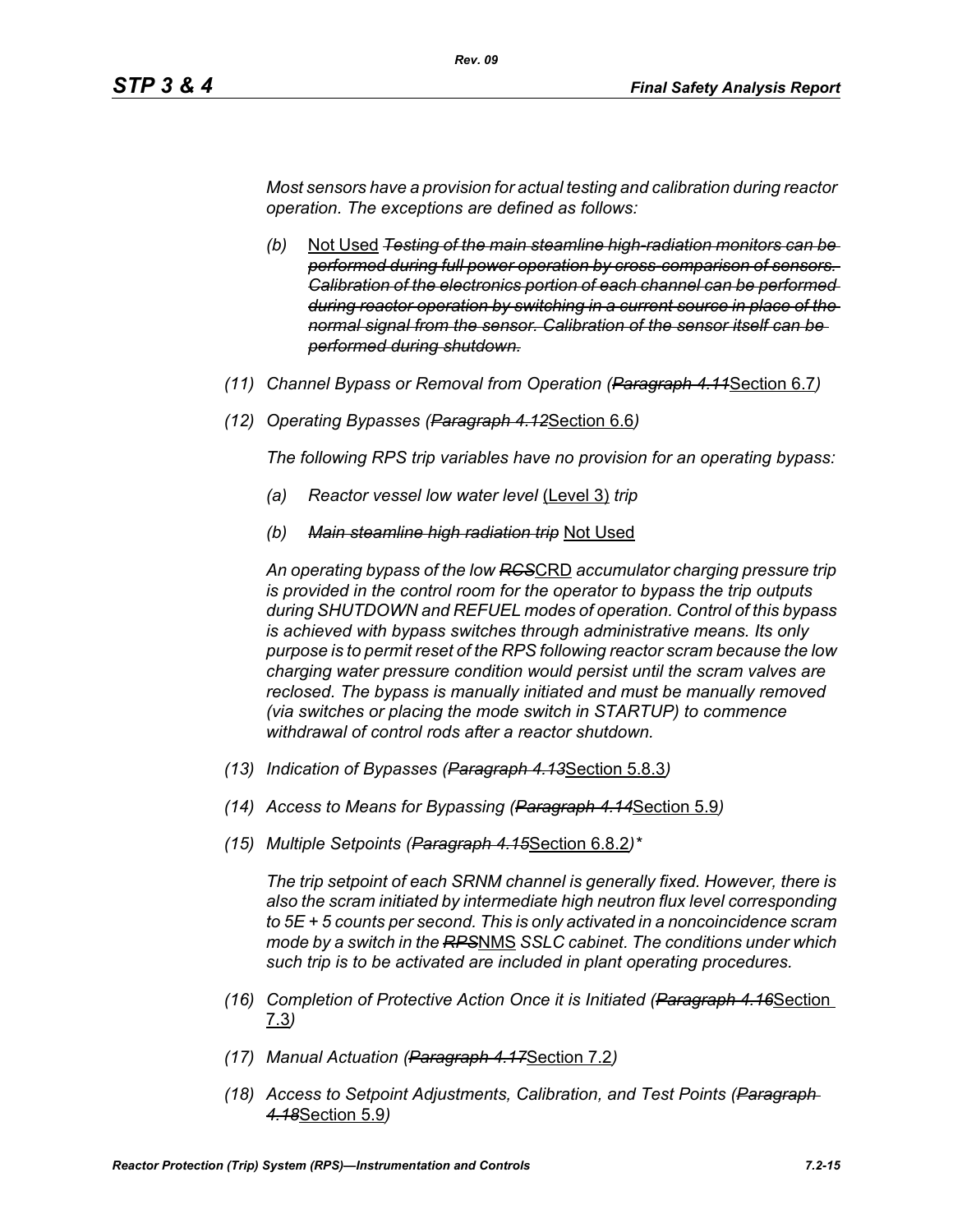*(19) Identification of Protective Actions (Paragraph 4.19*Section 5.8.2*)*

*When any manual scram pushbutton is depressed, a main control room annunciation is initiated and a process computer system*PCF *record is produced to identify the tripped RPS trip logic.*

*Identification of the mode switch in shutdown position scram trip is provided by the process computer system*PCF *trip logic identification printout*record*, the mode switch in shutdown position annunciator, and all division trips.*

- *(20) Information Readout (Paragraph 4.20*Sections 5.8 and 5.14*)*
- *(21) System Repair (Paragraph 4.21*Section 5.10*)*
- *(22) Identification of Protection Systems (Paragraph 4.22*Section 5.11*)*

*The RPS logic is housed, along with that of the essential core cooling*  systems and the leak detection and *isolation systems, in the reactor trip* and isolation system (RTIS) cabinets of *safety system logic and control (SSLC)*  system*cabinets. There are four distinct and separate cabinets in accordance with the four electrical divisions. Each division is uniquely identified by color code including cables and associated cables. The SSLC cabinets themselves are clearly marked with the words "Safety System Logic and Control*Reactor Trip and Isolation System*". Each of the component systems controls is clearly identified on the cabinets in accordance with their system grouping and labeling. Control room panels are identified by tags on the panels which indicate the function and identify the contained logic channels. Redundant racks are identified by the identification marker plates of instruments on the racks.*

## **7.2.2.2.4 Conformance to Branch Technical Positions**

STD DEP 1.8-1

## STD DEP Admin

*(4) BTP-ICSB-26: Requirements for Reactor Protection System Anticipatory Trips*

*All hardware* components *used to provide trip signals to the RPS isare designed in accordance with IEEE-*279603 *and* isare *considered safety-related. This includes the sensors for turbine stop valve closure and turbine control valve fast closure even though these are located in the non-seismic Turbine Building. Since reactor high pressure and power trips are diverse to the turbine scram variables, locating the sensors in the turbine enclosure does not compromise the ability of the RPS to provide protection action when required.*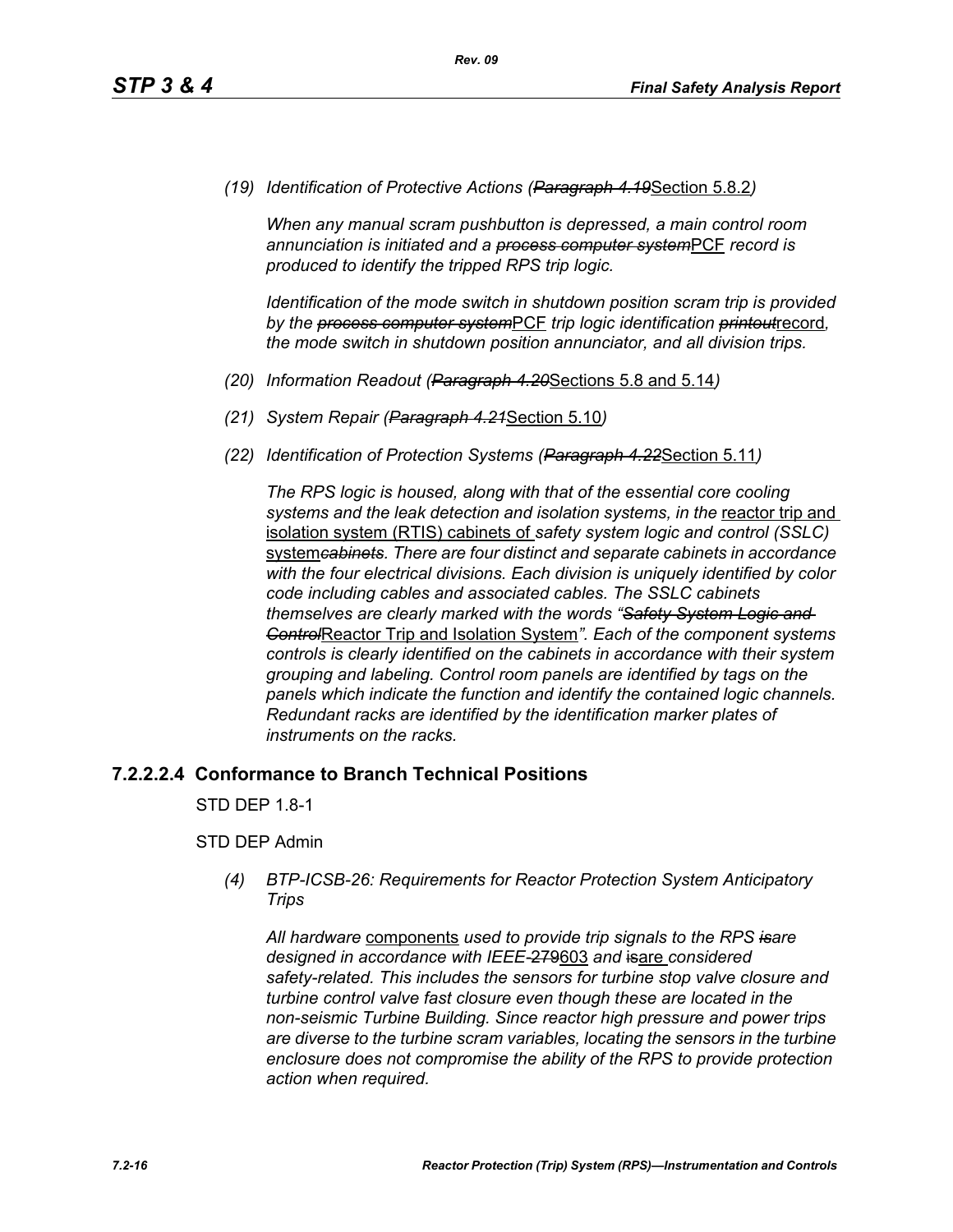| Reactor vessel<br>high pressure                                                            | 0 10.3 0 10.0 MPa G                 | Pressure-<br>transmitter/trip<br>module    |
|--------------------------------------------------------------------------------------------|-------------------------------------|--------------------------------------------|
| Drywell high<br>pressure                                                                   | 0 0.036 MPaG-15.0 - 30.0<br>kPaG    | Pressure-<br>transmitter/trip<br>module    |
| <b>Reactor vessel</b><br>low water<br>Level 3                                              | 0 0.033 MPa G 0 - 1800<br>mm        | Level-<br>transmitter/trip<br>module       |
| Low charging pressure<br>to rod HCU<br>accumulatorsCRD<br>charging header<br>pressure High | 0 245.20.20.0 MPa G                 | Pressure<br>transmitter/<br>trip module    |
| Turbine stop<br>valve closure                                                              | Fully open<br>to<br>fully closed    | Position switch                            |
| Turbine control<br>valve fast closure                                                      | 0-10.98 MPa G                       | Pressure-<br>switch                        |
| Main steamline<br>isolation valve<br>closure                                               | Fully open<br>to<br>fully closed    | Position-<br>switch                        |
| <b>Neutron Monitoring</b><br>System                                                        | <b>APRM or SRNM</b><br>Trip/No Trip | See Section 7.6                            |
| Main steamline<br>high radiation                                                           | <del>0.01-10<sup>4</sup>mGy/h</del> | Gamma<br>detector                          |
| High suppression pool<br>temperature                                                       | 4 to 110°C0 to 150°C                | Temperature-<br>transmitter/trip<br>module |
| Turbine first-stage<br>pressure                                                            | $0 - 6$ MPaG                        | Pressure-<br>transmitter/<br>trip module   |

# **Table 7.2-1 Reactor Protection System Instrumentation Specifications**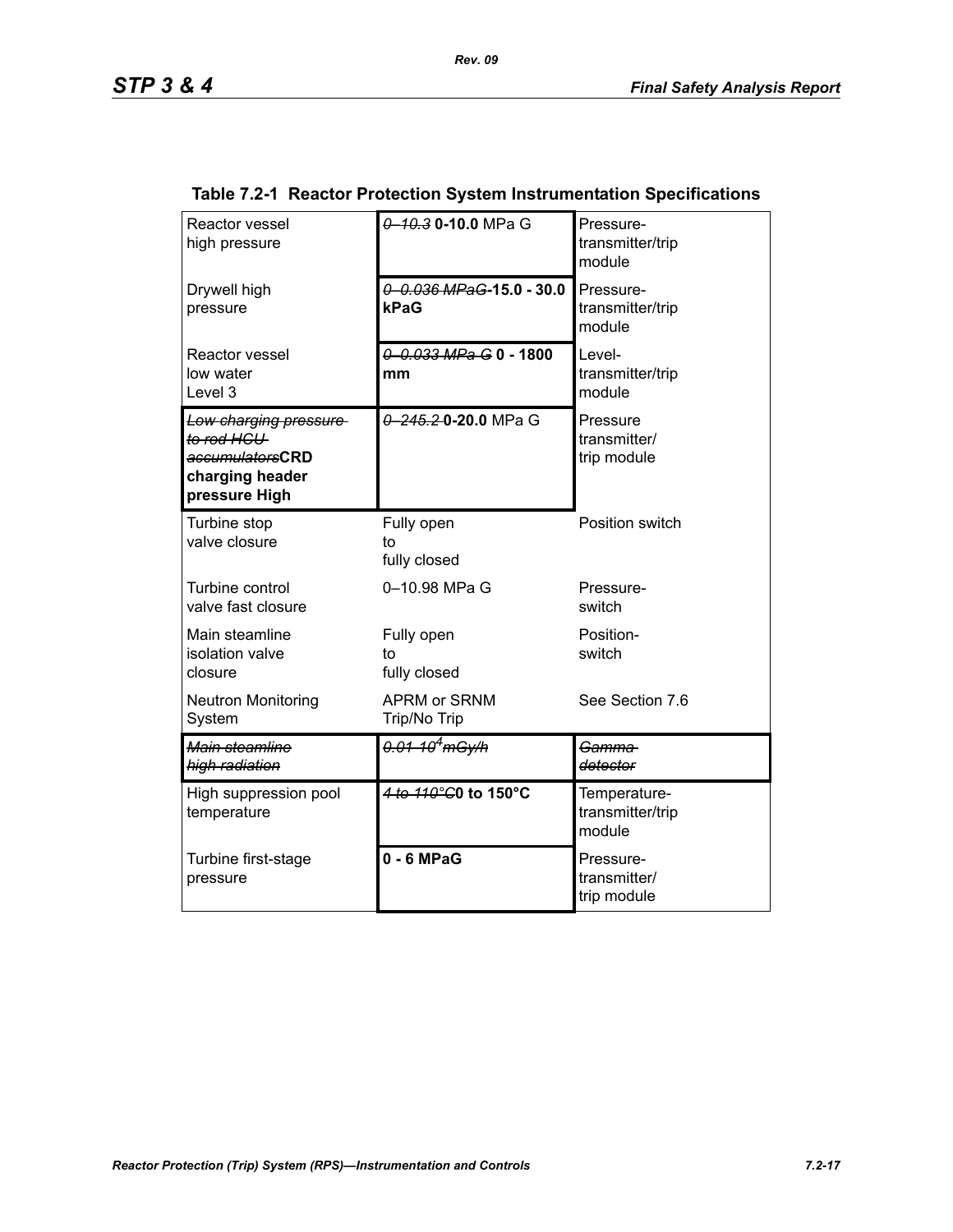# **Table 7.2-2 Channels Required for Functional Performance of RPS**

| This table shows the number of sensors required for the functional performance of the<br>reactor protection system. |            |  |  |
|---------------------------------------------------------------------------------------------------------------------|------------|--|--|
| <b>Channel Description</b>                                                                                          | ⊦# Sensors |  |  |
| Reactor vessel low level (Level 3)                                                                                  |            |  |  |
| Main steamline radiation                                                                                            |            |  |  |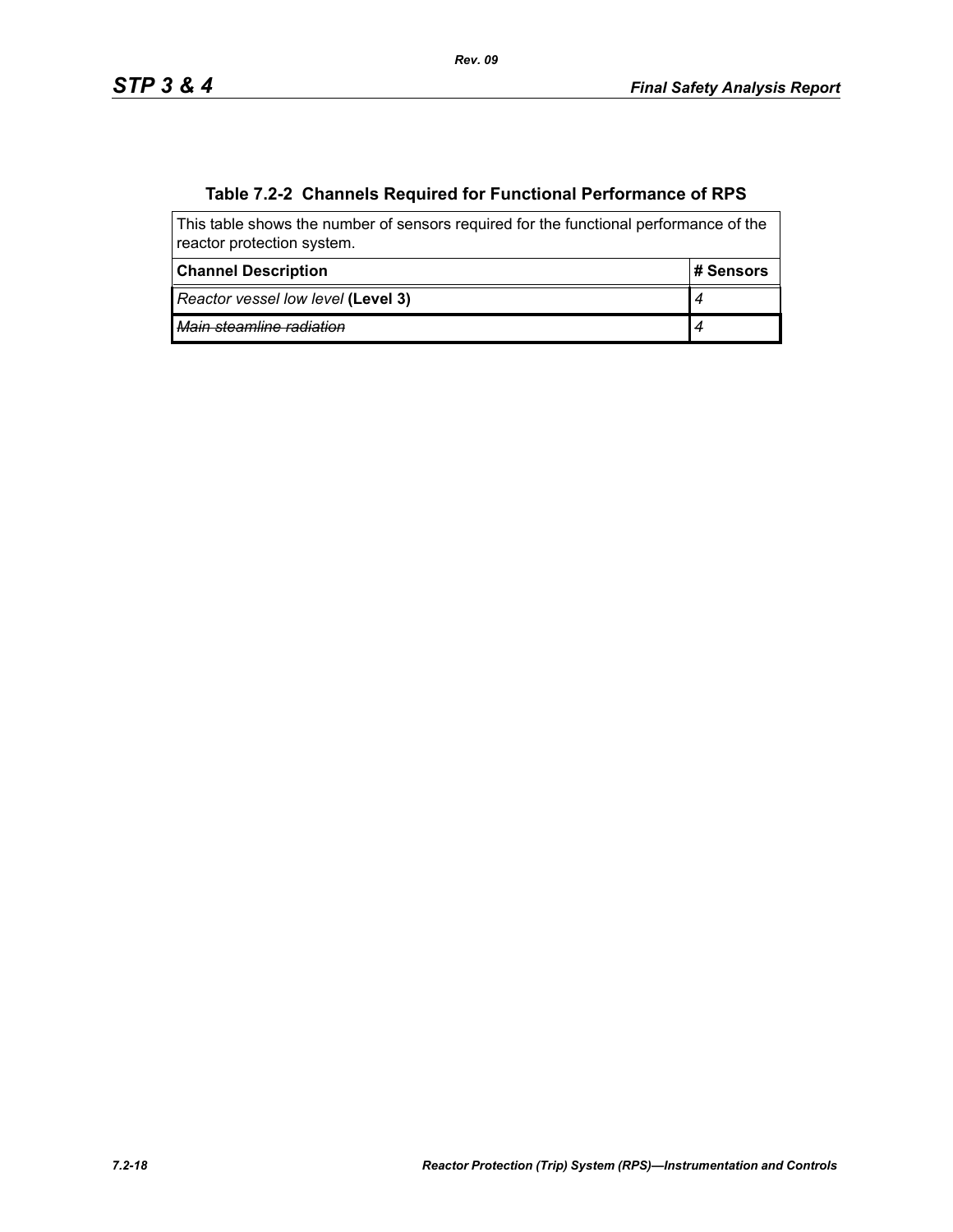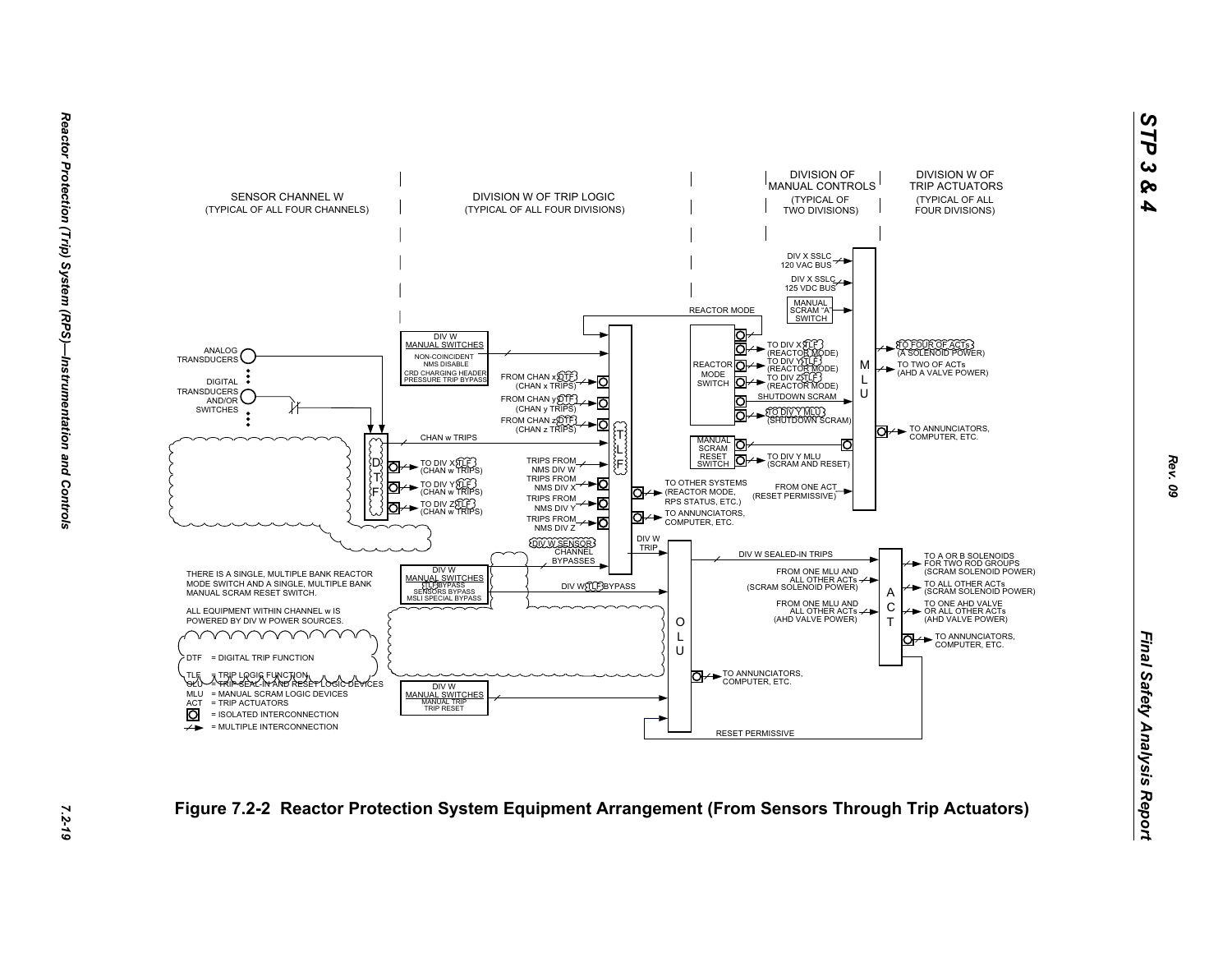

**Figure 7.2-6 Division 1 Trip Logic**